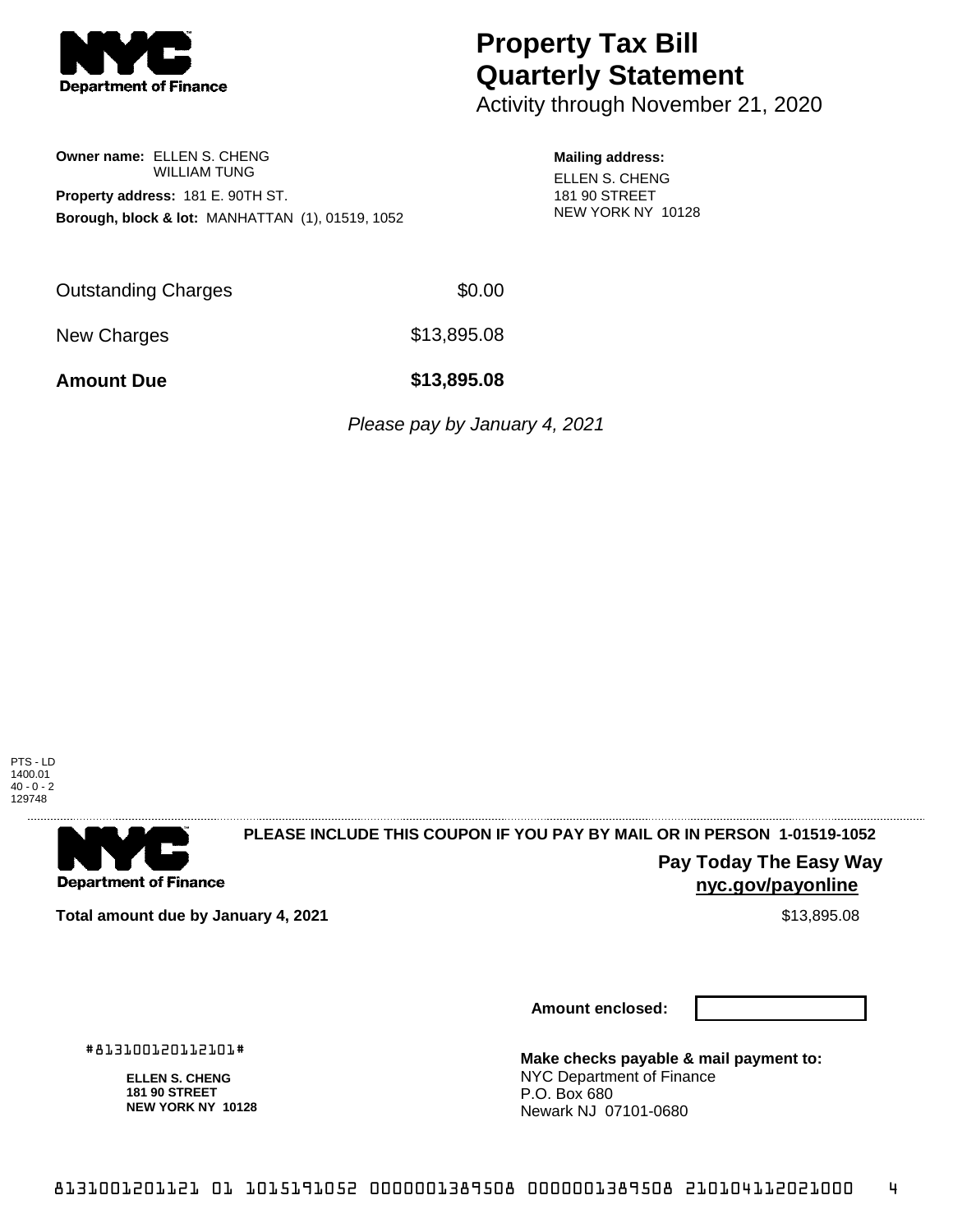

| <b>Previous Charges</b>                                                    |                               |                      | Amount                                |
|----------------------------------------------------------------------------|-------------------------------|----------------------|---------------------------------------|
| Total previous charges including interest and payments                     |                               |                      | \$0.00                                |
| <b>Current Charges</b>                                                     | <b>Activity Date Due Date</b> |                      | Amount                                |
| Finance-Property Tax<br>Adopted Tax Rate<br>Co-op Condo Abatement          | 01/01/2021                    | 01/01/2021           | \$14,369.72<br>$$-575.32$<br>\$100.68 |
| <b>Total current charges</b>                                               |                               |                      | \$13,895.08                           |
| How We Calculated Your Property Tax For July 1, 2020 Through June 30, 2021 |                               |                      |                                       |
|                                                                            |                               | Overall              |                                       |
| Tax class 2 - Residential More Than 10 Units                               |                               | <b>Tax Rate</b>      |                                       |
| Original tax rate billed                                                   |                               | 12.4730%             |                                       |
| New Tax rate<br><b>Estimated Market Value \$670,280</b>                    |                               | 12.2670%             |                                       |
|                                                                            |                               |                      | <b>Taxes</b>                          |
| <b>Billable Assessed Value</b>                                             |                               | \$279,289            |                                       |
| <b>Taxable Value</b>                                                       |                               | \$279,289 x 12.2670% |                                       |
| <b>Tax Before Abatements and STAR</b>                                      |                               | \$34,260.40          | \$34,260.40                           |
| Co-op/Condo Abatement 1 Unit                                               |                               |                      | $$-5,995.60$                          |
| Annual property tax                                                        |                               |                      | \$28,264.80                           |
| Original property tax billed in June 2020                                  |                               |                      | \$28,739.44                           |
| <b>Change In Property Tax Bill Based On New Tax Rate</b>                   |                               |                      | \$-474.64                             |

**NEW LAW:** To learn about Local Law 147, which requires residential buildings with three or more units to create a policy on smoking and share it with current and prospective tenants, visit www.nyc.gov/health/tobaccocontrol.

Please call 311 to speak to a representative to make a property tax payment by telephone.

For information about the interest rate charged on late payments, visit nyc.gov/taxbill.

#### **Home banking payment instructions:**

- 1. **Log** into your bank or online bill pay website.
- 2. **Add** the new payee: NYC DOF Property Tax. Enter your account number, which is your boro, block and lot, as it appears here: 1-01519-1052 . You may also need to enter the address for the Department of Finance. The address is P.O. Box 680, Newark NJ 07101-0680.
- 3. **Schedule** your online payment using your checking or savings account.

### **Did Your Mailing Address Change?**

If so, please visit us at **nyc.gov/changemailingaddress** or call **311.**

When you provide a check as payment, you authorize us either to use information from your check to make a one-time electronic fund transfer from your account or to process the payment as a check transaction.